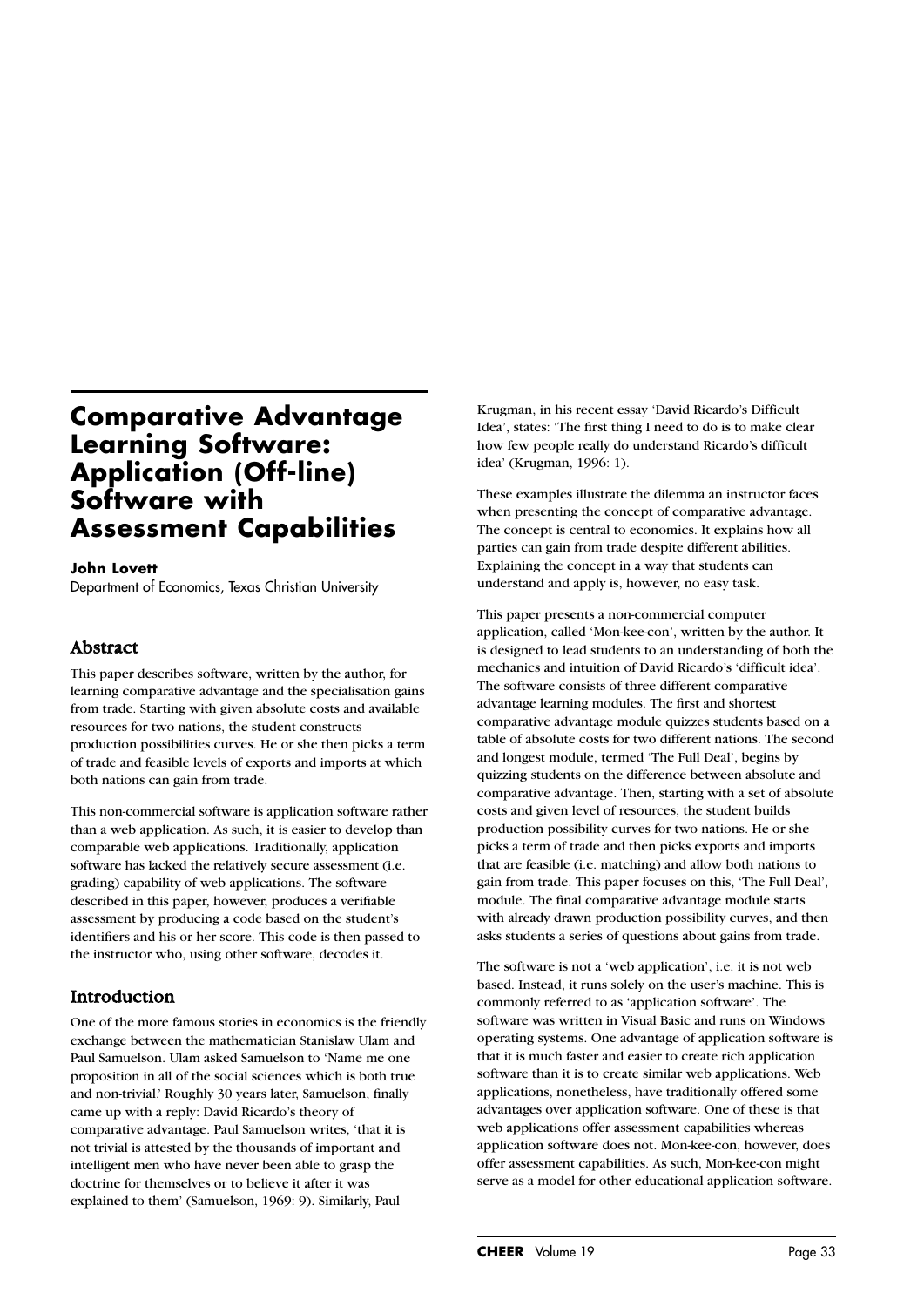At the end of each session, the software encrypts the student's score, module played and the student's identifiers. The resulting code is then passed to the instructor for decryption. Currently none of the passing of data, decryption or recording of grades is automated. Further, Mon-kee-con does not have the ability to limit the number of attempts. In short, one might consider Mon-kee-con an initial illustration of combining application software with assessment, not a fully refined model.

The author has been using this comparative advantage software, and similar Mon-kee-con supply and demand exercises, in his Principles of Microeconomics course since 2000.

#### The learning software

Upon starting Mon-kee-con, a student enters his or her identifying information (name and student ID), choosing which 'module' to play. Mon-kee-con has a total of six modules: three supply and demand and three comparative advantage. This paper overviews the main comparative advantage module called 'The Full Deal'. Mon-kee-con also contains a set of supply and demand modules in which students must shift the appropriate curve and interpret the results in response to various market changes. These, however, are beyond the scope of this paper.

'The Full Deal' begins with a modified true/false question overviewing the gains from trade (Figures 1 and 2). Monkee-con displays five options chosen from a possible set of 20. Three correct options appear out of the five choices. One option (worth the most points) deals with Ricardian gains from trade. The other two correct options deal with other gains from trade. As with most questions, the student is given feedback before he or she can continue.

The student is then given a table with two nation's absolute costs, in terms of labour hours, for two goods. The program pseudo randomly picks one of approximately 1,200 number combinations. In the vast majority of outcomes, one nation has an absolute advantage in both goods. Occasional instances of each nation having an absolute advantage in both goods are, however, allowed.



Figure 1. The opening questions

The student next picks which nation has an absolute advantage in each good (Figure 2). He or she then calculates the opportunity costs in terms of other goods which could be produced (comparative or relative costs (Figure 3). After that, the student picks the comparative advantage for each good (Figure 4).

The student then builds a production possibilities curve for each nation (Figure 5) based on a set number of available



Figure 2. Choosing absolute advantage



Figure 3. Choosing opportunity cost

|                                                                                                                  | <b>Absolute Costs</b> |                                                                                                                                                                                                                           | <b>Opportunity Costs</b> |                                       |
|------------------------------------------------------------------------------------------------------------------|-----------------------|---------------------------------------------------------------------------------------------------------------------------------------------------------------------------------------------------------------------------|--------------------------|---------------------------------------|
|                                                                                                                  | per Corn              | per Shirt                                                                                                                                                                                                                 | per Corn                 | per Shirt                             |
| <b>Rome</b>                                                                                                      | 2 hours               | 18 hours                                                                                                                                                                                                                  | 0.2 Shirts               | 5.0 Corn                              |
| Gaul                                                                                                             | 4 hours               | 12 hours                                                                                                                                                                                                                  | 0.333 Shirts             | 3.0 Corn                              |
|                                                                                                                  |                       | Indicates<br><b>Ahsolute</b><br>Advantage                                                                                                                                                                                 | Adva                     | Indicates<br>Comparative              |
| Question 9 of 22<br>Scoreboard<br>$[5.0 \text{ pts}]$<br>Current<br>12.0<br>Score<br>Max<br>88.0<br><b>Score</b> |                       | Indicate which country has the comparativ<br>advantage in the production of Shirts.<br>Do this by clicking on one of the countrie<br>name. Click on the 'Grade my Answer' but<br>when you are satisfied with your choice. |                          | Here is the<br>correct answer<br>Okay |

Figure 4. Choosing comparative advantage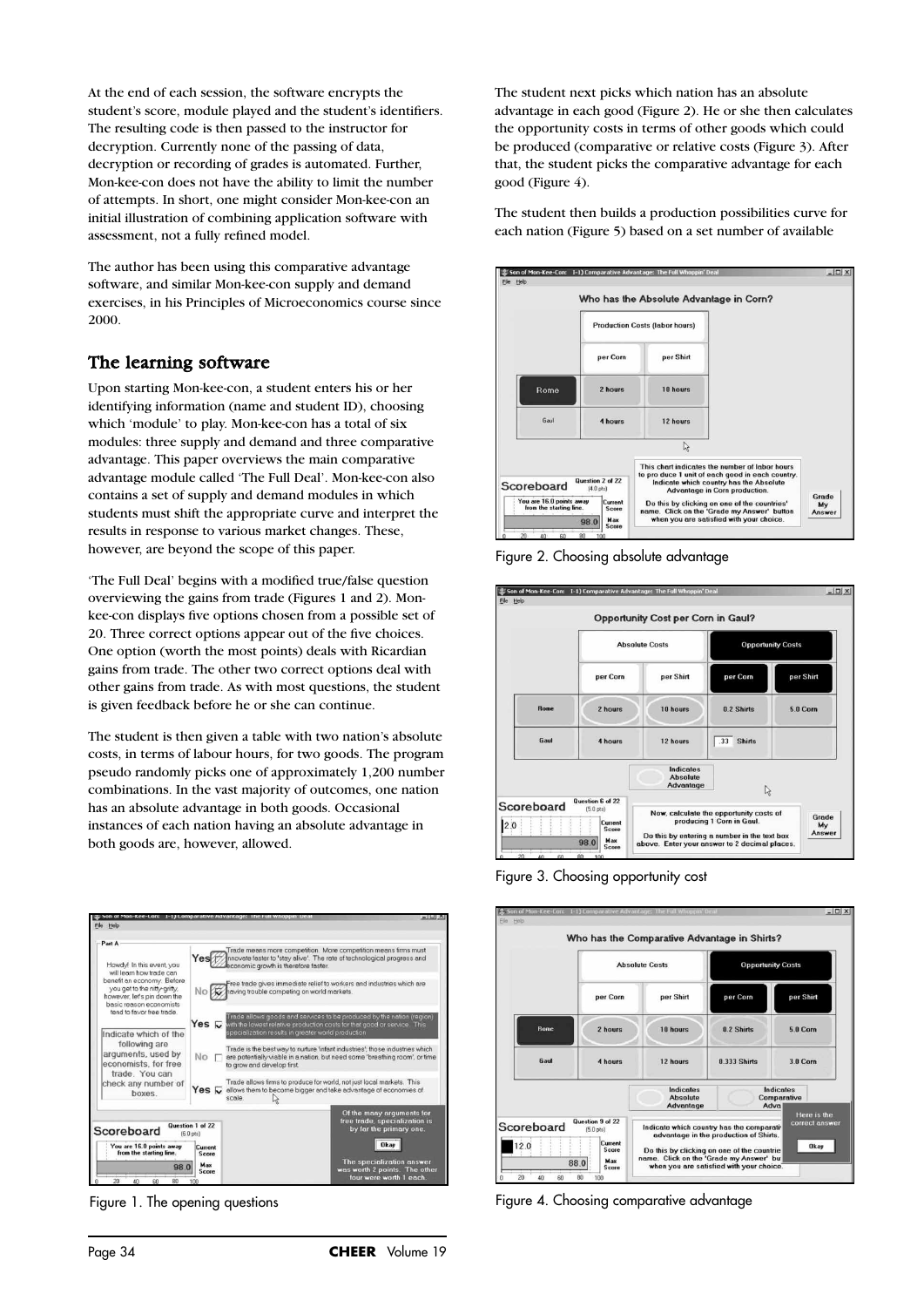labour hours. She is next asked to indicate which points are possible consumption points in autarky (Figure 6).

Next, the student is asked to demonstrate how both nations can gain from trade. He or she first must pick a viable terms of trade (Figure 7). Then, in a three-step process, indicates each nation's production (assuming complete specialisation), chooses feasible exports and imports, and finally indicates the resulting consumption levels (Figure 8).



Figure 5. Building the PPC



Figure 6. Constrained by our PPC w/out trade



Figure 7. Choosing a terms of trade

As the student attempts the module, he or she has to click through a number of explanations offered by David Ricardo (Figures 9 and 10).1 After playing a module, the student can print out the resulting score along with their student identifiers and a code used to verify the score. The verification process is discussed in the next section. The student can attempt a module as many times as he or she wishes. As a result, students generally play the module many times and the scores turned in are relatively high.



Figure 8. Choosing exports and imports



Figure 9. One of David's many explanations



Figure 10. Another of David's explanations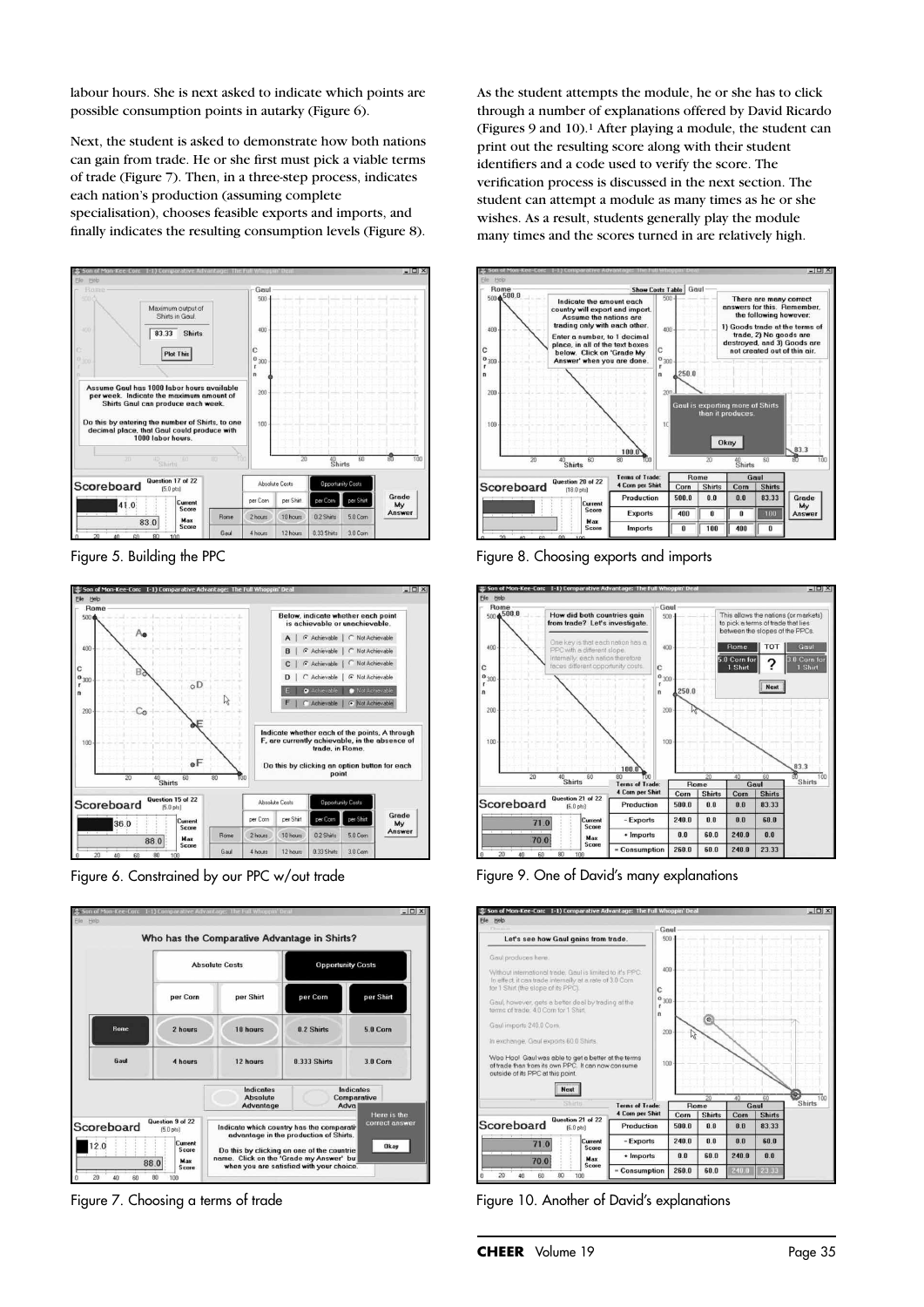## Assessment features: lowering entry barriers

In economics education, there has been a definite movement away from application software to web applications over the last decade or so.2 Between the mid 1980s and mid 1990s, journal articles surveying economics learning software concentrated on applications software.3 Many texts were also bundled with application software (e.g. Byrns and Stone, 1996a and 1996b).

Approximately a decade ago, a shift to web applications occurred.4 In the late 1990s two major publishers, Irwin/McGraw-Hill and Harcourt, 'pulled the plug' on application software projects that were, respectively, near a beta release and already into a beta release.5 With the exception of many surviving Excel® based problem sets, web applications are the norm for economics education software today. Aplia (2006), *ThomsonNow* (Thomson, 2006), *EconX* (Beginner's Mind Inc, 2007), are examples of current web applications.

More recent evidence of this shift is the conversion of *SimEcon* from application software to a web application. When I began this paper I planned to list *WinEcon* (WinEcon Consortium, 2006) and *SimEcon* (Bresnock and Garston, 2003, 2005) as the two primary examples of remaining application software packages in economics. However, it was recently announced that *SimEcon* is being recoded as a web application (Gartson, 2006).

An obvious attraction of web applications is their assessment capabilities. Web applications can easily produce verifiable grades for a student's work. One can argue, however, that something has been lost in the shift to web applications. In particular, it is easier and faster to develop visually rich, highly interactive application software, than it is for web applications. Less than a year of learning a 'rapid application development' programming language such as Visual Basic®, VB.Net®, Real Basic® (for Macintosh® OS's), or even Java® (presumably using a third party development package) allows a single person to create decent applications. Visual Basic, VB.Net, and Real Basic are particularly fast and easy.

For a given level of time and resources, application programming leads to richer graphics and more interactivity than web application programming (Sequin, 2005, Spolsky, 2004). This is evidenced by the fact that many freeware and low-end commercial application software offers richer visual environments and interactivity than do high-end commercial web applications. Further evidence is simply the fact that we still use application software for most of our computer needs today. A few years ago there were predictions that web applications would replace application software in everything from office software (word processing, spreadsheets, etc.) to graphics packages. This has simply not come true.

Because of its lower development costs, application software may be a means to increasing the supply of educational software in economies. In 1992, Porter and Riley (1992: 376–377) listed development costs as a major impediment to a large supply of learning software in economics. This is still true today. While there is competition in the market for web application packages, it



Figure 11. Student results printout

is better described as oligopoly than monopolistic competition. If application software can be given many of the desirable features of web applications, namely assessment capabilities, barriers to entry will be lowered. A greater variety of usable software could be the result.

The author has added assessment capabilities to Mon-keecon using the following method. After a module is completed, Mon-kee-con encrypts the student's score, in combination with identifiers describing the student and the assessment he or she has just taken, into a code. Currently a Feistel cipher with a key length of 440 bits, and many pseudo-random inputs, is used. A more modern encryption technique could easily be substituted. Mon-kee-con then generates a printout of this information. The student prints the information and then hand-carries the page to the instructor (Figure 11). The code is termed 'diagnostic code' in Figure 11.

The instructor or her assistant, then hand enters the score code into decryption software to confirm the student's score (figure 12).

This method is open source. Similar systems (but with electronic passing of the information rather than hand-carrying) have been used as third party supplements to gaming software since at least 1992.6

This system does not limit the number of attempts as can be done with web applications. It is also more time consuming for the instructor. Automated passing, decryption and storing of information, discussed in a later section, would alleviate this. Nonetheless, it does produce assessments that are roughly as secure as that offered by web applications.7 Like web applications, unless one has physical control of the testing site, an instructor cannot verify that the student turning in the assignment did it without assistance from a textbook, notes or other students. One can verify, however, that someone using his or her identifiers used the software to score the printed results.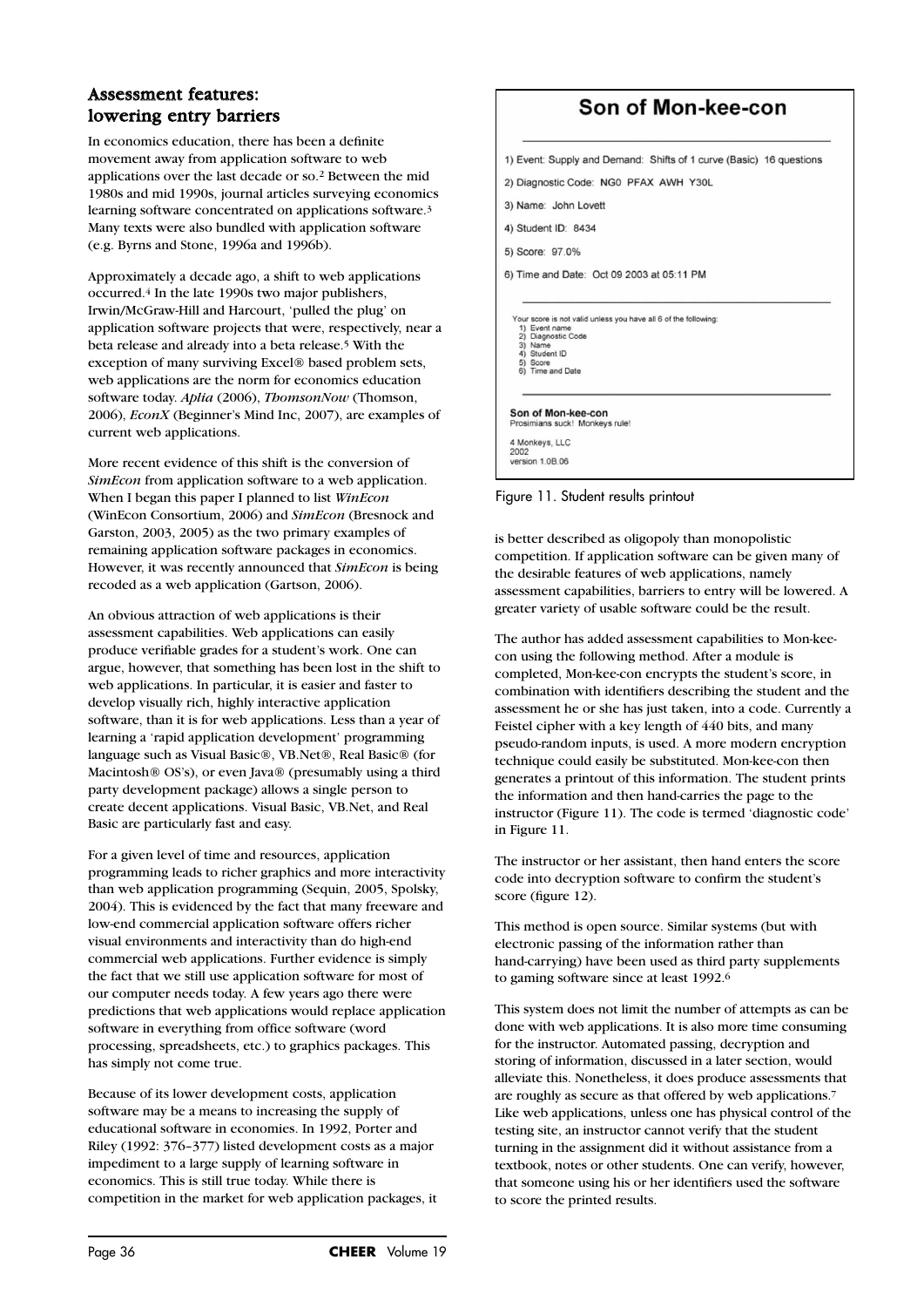

Figure 12. Verifying the results

## The software as a learning tool

Daniel suggests three criteria for effective computer based learning applications. These are: ' (1) various stages of difficulty, (2) flexibility in application, and (3) opportunity for experimentation' (1999: 164).8 When designing Monkee-con, a deliberate attempt was made to meet the first two of these criteria. The three comparative advantage modules offer three degrees of difficulty. Further, the modules allow students to restart as many times as they wish. Students often play until they reach a point at which they are making many mistakes, then restart the module and begin again. By doing this, students go through the earlier stages, by now 'old hat', many times. The result is that each time a student plays a module he or she is ascending through increasing degrees of difficulty.

In terms of flexibility, the software is designed for use as a non-graded tutoring/teaching application as well as an assessment tool (i.e. graded). Opportunity for experimentation is more limited. The software does, nonetheless, generate different numeric combinations each time. When a student uses the software repeatedly, he or she is practising on different numeric situations.

I have not conducted a formal assessment of the software's effectiveness in teaching comparative advantage. Nor have I formally accessed how much students enjoy it. Nonetheless, I have found it a useful learning tool for the past six years. Further, Mon-kee-con is the most commonly cited 'favorable aspect of the course' students listed in their course evaluations. How much of this is due to the repeatable nature of the software (and therefore high scores) and how much is due to the software's basis as a learning experience, I do not know. It does encourage me, however, to continue to use the software in future semesters. Further, one could easily argue that the repeated attempts the software encourages lead to significant learning.

## Possibilities for the future

Currently, the author is not planning to add additional learning modules to Mon-kee-con.9 There are plans to further develop the assessment process. In particular, he

plans to add increased automation in the reporting, decryption and storage of each student's results. In the first phase, after a student plays a round of Mon-kee-con on his or her computer, he or she could then log onto a page on the author's website. The student would then enter his or her 'score code', name and ID. The web page would then, via encrypted asp coding, decipher the code and record the results in the Microsoft Access® database on the author's website. This would greatly ease the burden of entering score codes on the instructor. The ease of assessment in Mon-kee-con would truly be akin to that offered by online learning software.

Fully automated passing of information, i.e. the software rather than the student passing the information, is possible. However, the author has no active plans to modify Mon-keecon in this fashion.

#### Notes

- <sup>1</sup> The screen shots are from a version of Mon-kee-con in which the author failed to add correctly. The total number of points possible added to 101, not 100.
- <sup>2</sup> There is a continuum in the degree of sharing the processing duties in web applications. In one extreme the only thing the client machine does is run a browser that interprets html sent by the server. This is often referred to as 'thin-client' because the client machine is doing relatively little. There are also 'thick client' applications in which the server sends information to be used in Java applets or Macromedia®'s Flash® running on the client machine. AJAX and other 'rich-client' applications promise to provide for even 'thicker' client application.
- 3 See, for example, Beckman (1987), Blecha (1991), Boyd (1993), Dalgaard, Lewis, and Boyer (1984), Khandker and Wehrs (1990), Walbert (1989), and Yoho (1986).
- <sup>4</sup> See, for example, Daniel (1999). All see Walstad *et al*. (1998).
- 5 McGraw-Hill-Irwin cancelled a project headed by Ralph Byrns titled 'Economics Interactive' in 1997 after spending nearly \$1 million on it. The author was a scripter for this project. Samples from 'Economics Interactive' can be found at Ralph Byrns' website; http://www.unc.edu/depts/econ/byrns\_web/ Software/Software.htm. Harcourt developed and offered 'Archipelago', a roughly similar CD-Rom based project (see Talley, 2001). Archipelago, however, was dropped shortly after its introduction soon after Thomson acquired Harcourt.
- <sup>6</sup> Players of Prodigy's Golf Network Tour developed a roughly similar, and open source, process. While I have not identified the originator of this method, numerous e-mails have verified that it was in use by at least 1992.
- <sup>7</sup> Unlike web applications, Mon-kee-con's system does not introduce the possibility of an attack on the server with the student scores. 'Plaintext attacks' are, however, possible. In a plaintext attack, the code-breaker can view the code resulting from known inputs (i.e. the students, score, module played, ID, etc) (Stallings, 1999: 21 – 26).

This, however, is less probable than it may seem. First, it takes quite a bit of effort, playing the game consistently many times, to generate a good set of score codes. Second, because of the random numbers included, there are 784 possible 'correct' score codes for every combination of last name, first name, student ID, game descriptor, and score. Third, Feistel ciphers switch bases. Each letter of the score code is 5 single bits each of which map to different parts of the encrypted information.